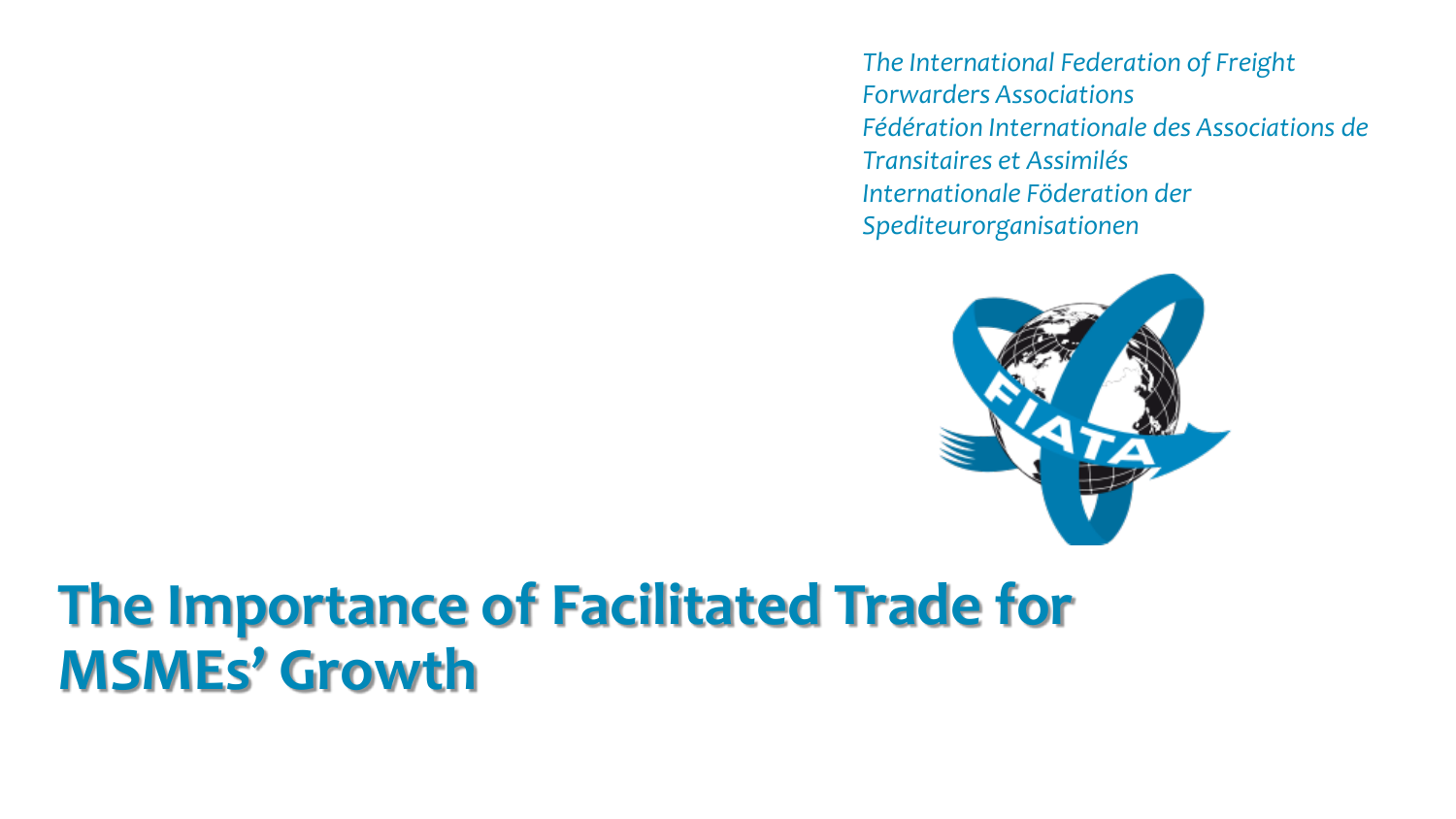

#### **About FIATA**

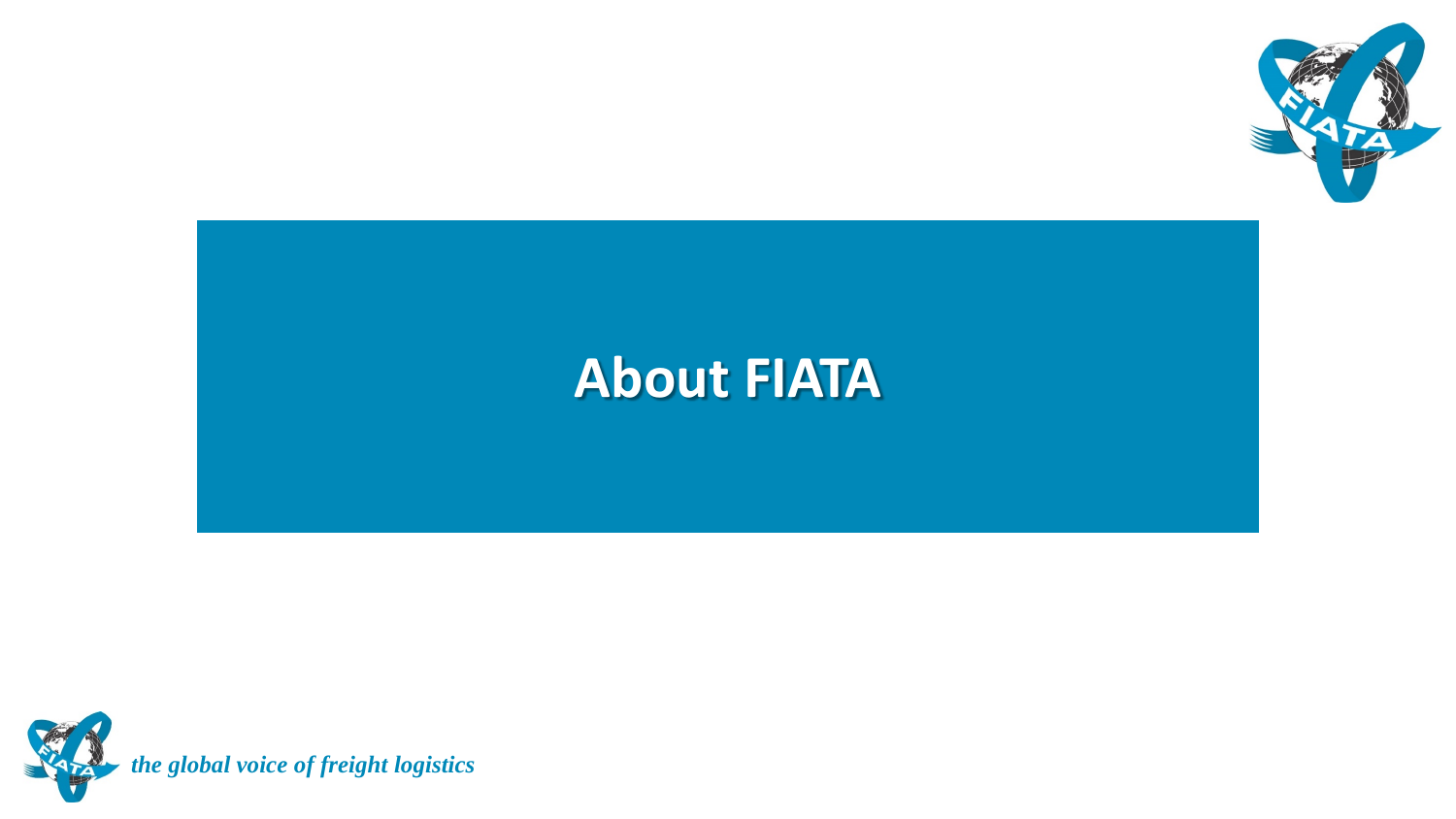#### **A Global, Unique Constituency**

- *109 Association Members in 98 countries*
- *Represents a world-wide industry covering approximately 50,000 forwarding and logistics firms, employing around 8 - 10 million people in 150 countries*
- *Largest world-wide NGO in Transport and Logistics*



| the global vatce of<br>frieger fogestern                                                                                                                                                                                                                                                                                                     |                                                                                                   | Memoral Contact<br>Joseph.                                                                                                                                                                                                                                                                                            | <b>Montan May 48</b>                                |
|----------------------------------------------------------------------------------------------------------------------------------------------------------------------------------------------------------------------------------------------------------------------------------------------------------------------------------------------|---------------------------------------------------------------------------------------------------|-----------------------------------------------------------------------------------------------------------------------------------------------------------------------------------------------------------------------------------------------------------------------------------------------------------------------|-----------------------------------------------------|
| <b>About FLATA</b><br><b>Meadwritis</b><br><b><i><u>Dentistives</u></i></b>                                                                                                                                                                                                                                                                  | <b>Newther</b><br>Links<br><b>FIRSTS</b><br>Learning.                                             | Welcome to FLATA<br><b>Edsteamleral Tedersition of Traight Termonflirs</b><br><b>AGALIATION</b><br>под предпоставки отдельно премен-<br>table as takens usering approximately at me-<br>Erwarding and Eigeners below also known as the<br>Netherical Transact', engineeg amarchi, M.<br>relies aware in 150 locaties. | * Boothbars                                         |
|                                                                                                                                                                                                                                                                                                                                              |                                                                                                   |                                                                                                                                                                                                                                                                                                                       |                                                     |
|                                                                                                                                                                                                                                                                                                                                              | <b>Position Papers</b>                                                                            | Misuse of the FIATA Logo                                                                                                                                                                                                                                                                                              |                                                     |
|                                                                                                                                                                                                                                                                                                                                              | Public Guisearances - 12:37 2016<br>3/4 2016.                                                     | The FDGA high fictual of the participant of FDRA.<br>executions and it has genus automobiles con-<br>INSHIPP <sub>ican</sub>                                                                                                                                                                                          |                                                     |
|                                                                                                                                                                                                                                                                                                                                              | Public Matements - 17.95.2016<br>349.2016                                                         | > FIATA Documents                                                                                                                                                                                                                                                                                                     | $-160x$                                             |
| <b>Latest news</b><br>2145 Alexander Dennis Referent 1822 - Chinese<br>Algoritation delivery inspective black that's<br>Europeean Gorch Trainifer Trainic Programmer<br>recommendates C-Hands May 136-54 Cutadore<br>At Mr.<br>International Prints Release 16 Christien -<br>Werner of FixTa's riming Forecardor Award<br><b>Endrichted</b> |                                                                                                   | establish a exclurer standard for use by tryingle<br>flyworld's worldwide. The distuments are                                                                                                                                                                                                                         | ISA'A NAI CHIATHO americ discompany's and turned by |
| or Minn harm.                                                                                                                                                                                                                                                                                                                                | W your at                                                                                         |                                                                                                                                                                                                                                                                                                                       | $+10$                                               |
|                                                                                                                                                                                                                                                                                                                                              | <b>FIATA Logistics Academy</b>                                                                    | Membership                                                                                                                                                                                                                                                                                                            |                                                     |
| <b>Initiatives</b><br>finitid Congress 2017                                                                                                                                                                                                                                                                                                  | A Standing Contention of FMJA working to help promote<br>education and viagoriz in frends wanted. | <b>Olivia Librarian</b>                                                                                                                                                                                                                                                                                               |                                                     |







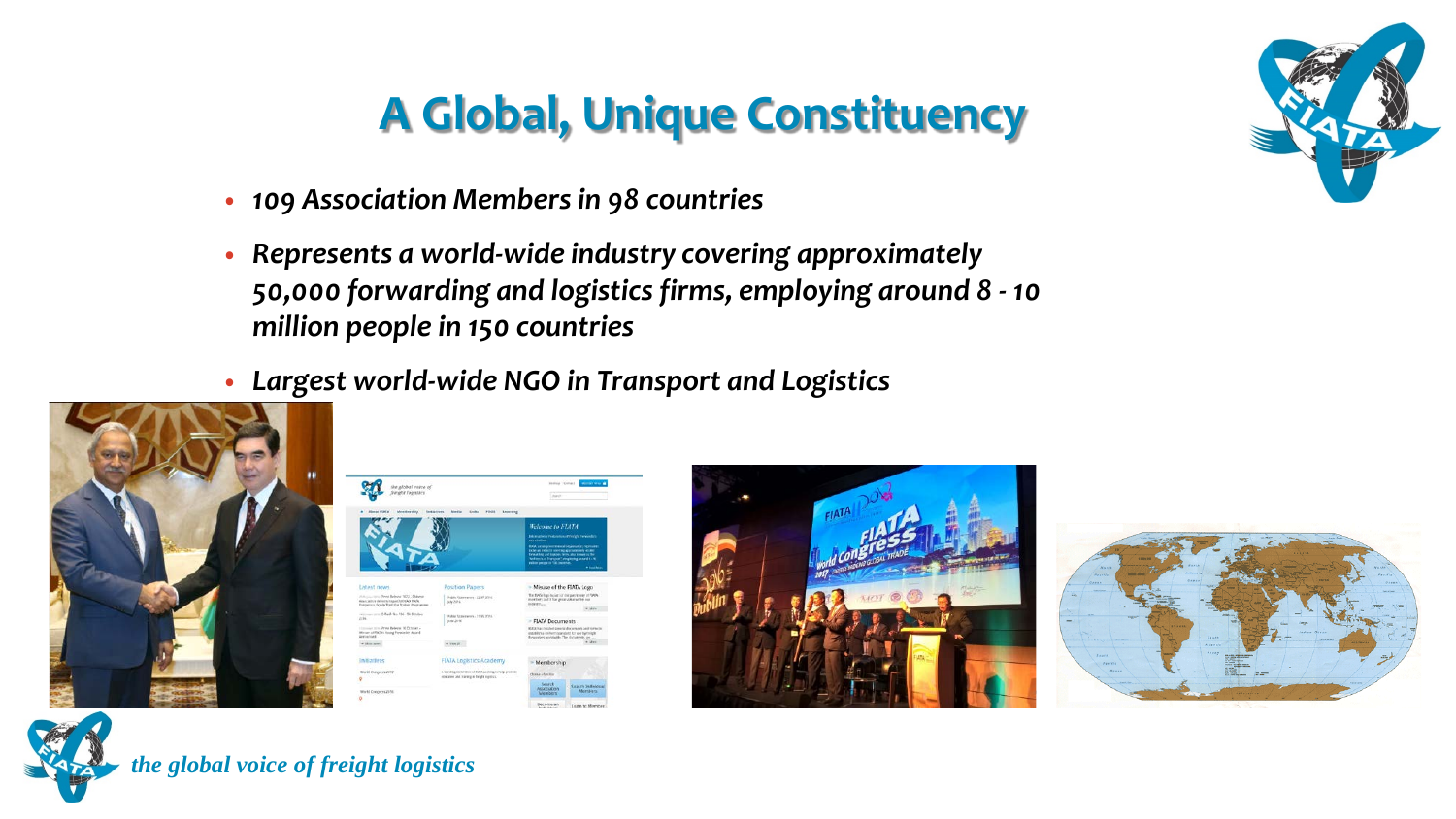

#### **Importance of MSME to Trade**

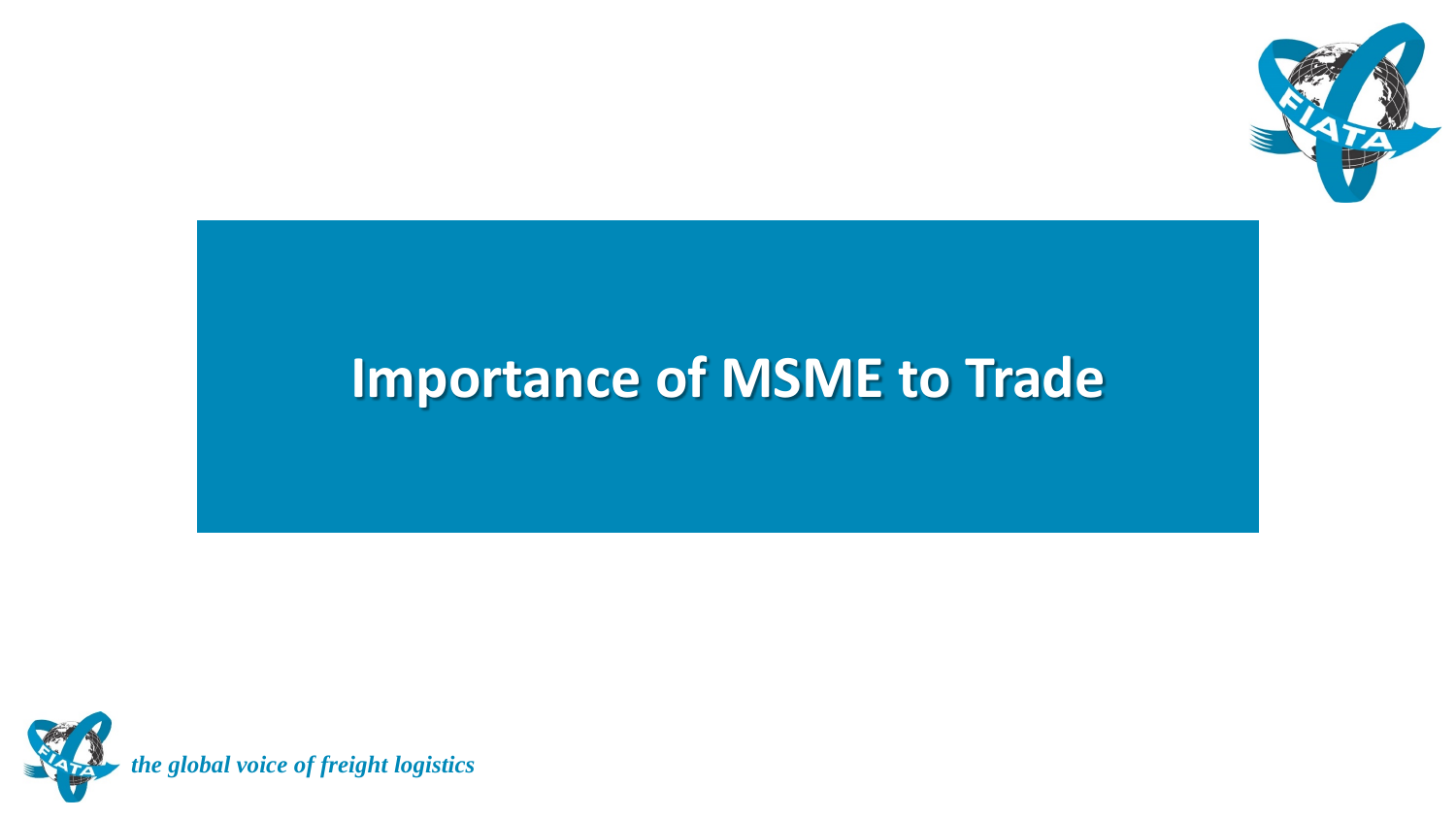# **The Economic Importance of MSMEs**



- MSMEs represent, on average, 95% of companies in almost every country around the world.
- They concentrate around 60% of jobs in developed countries and 80% in developing countries and are estimated to account for 60 to 70% of the global GDP.
- **BUT** due to their smaller capacities MSMEs face greater barriers than larger players when dealing with the challenges posed by trading across borders.

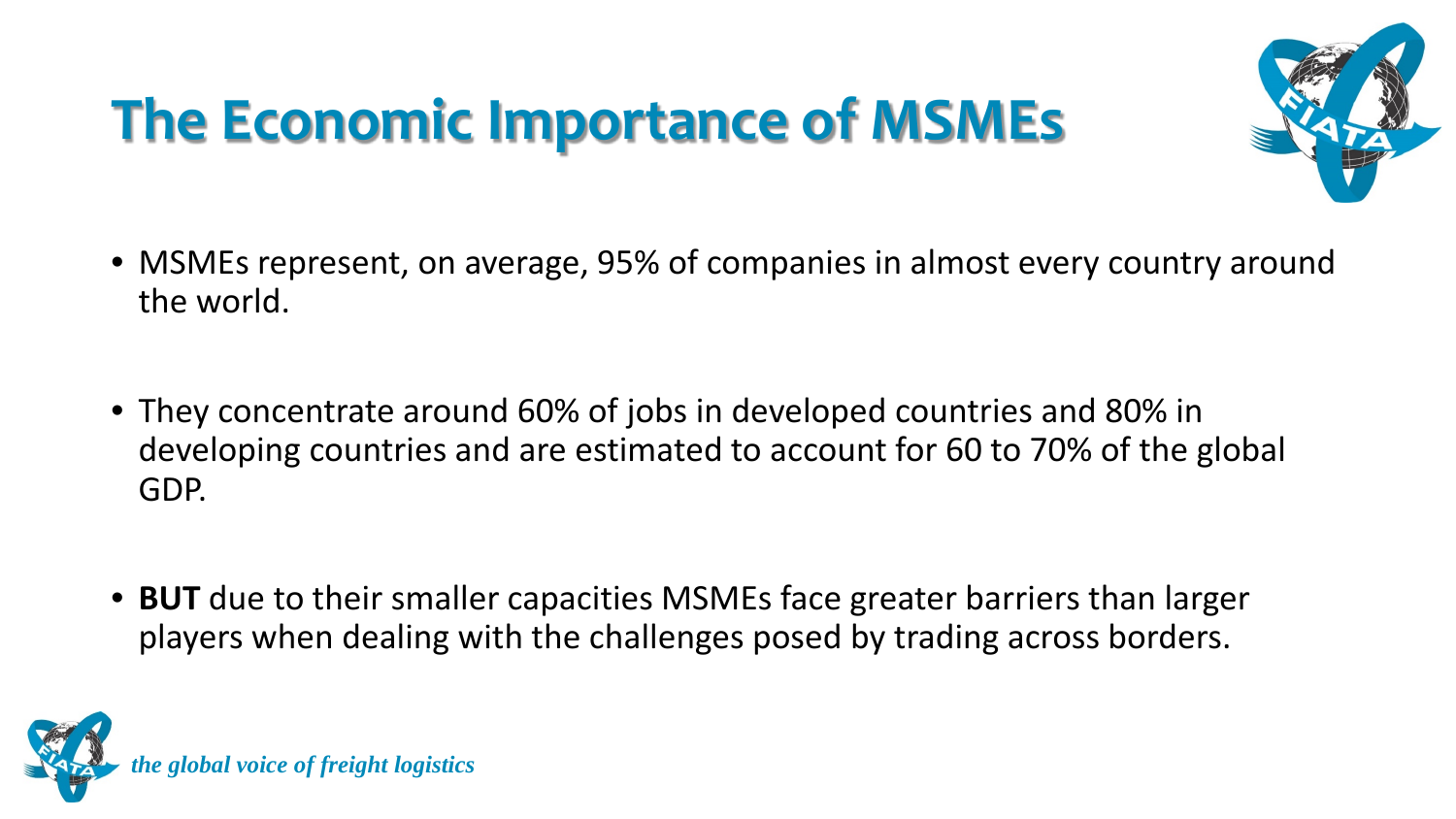

#### **MSME's Challenges**

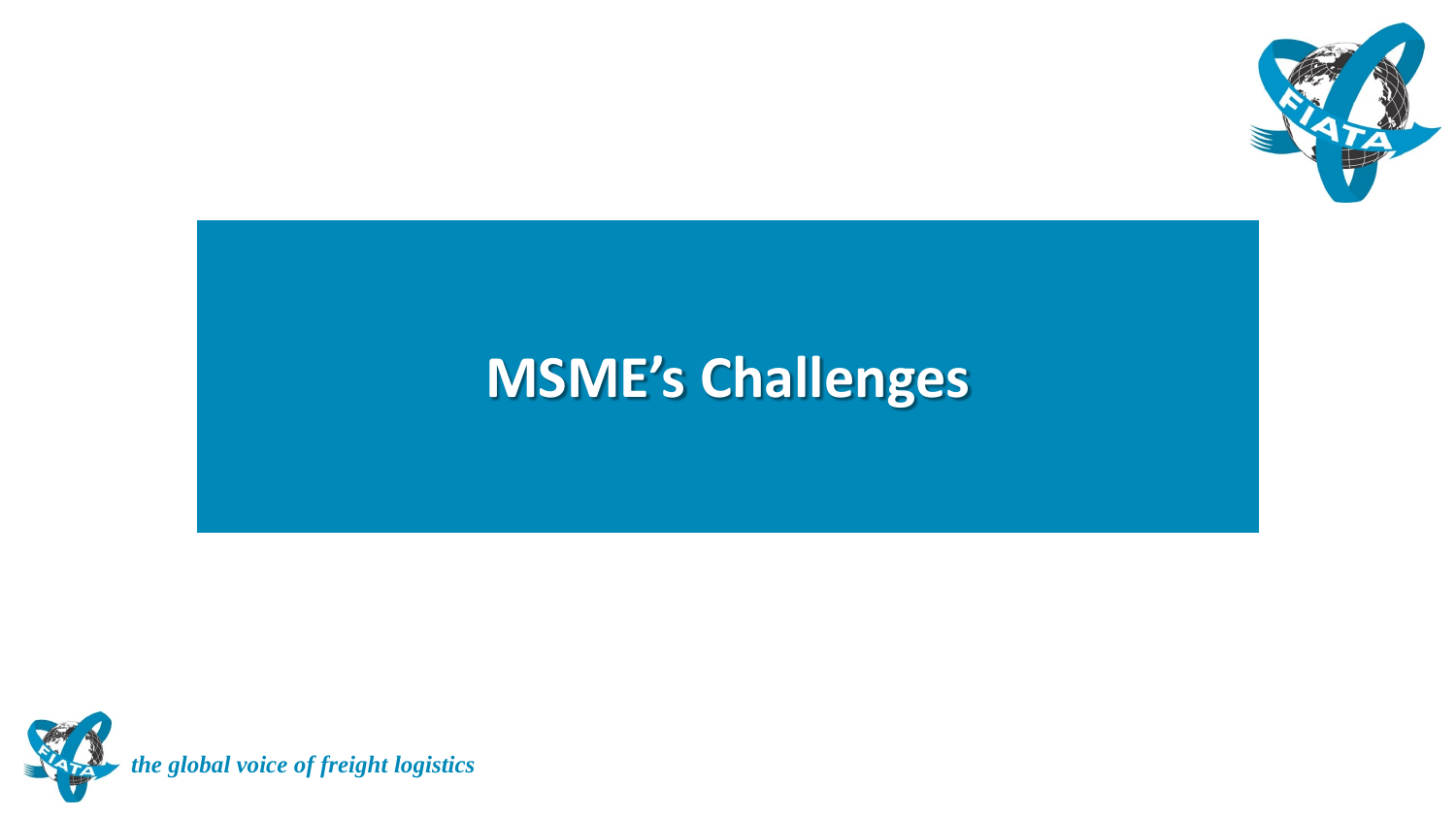#### **A quote to start with…**



"The biggest non-tariff barrier to the growth of global trade is the lack of logistics connectivity in many parts of the world."

Babar Badat FIATA President

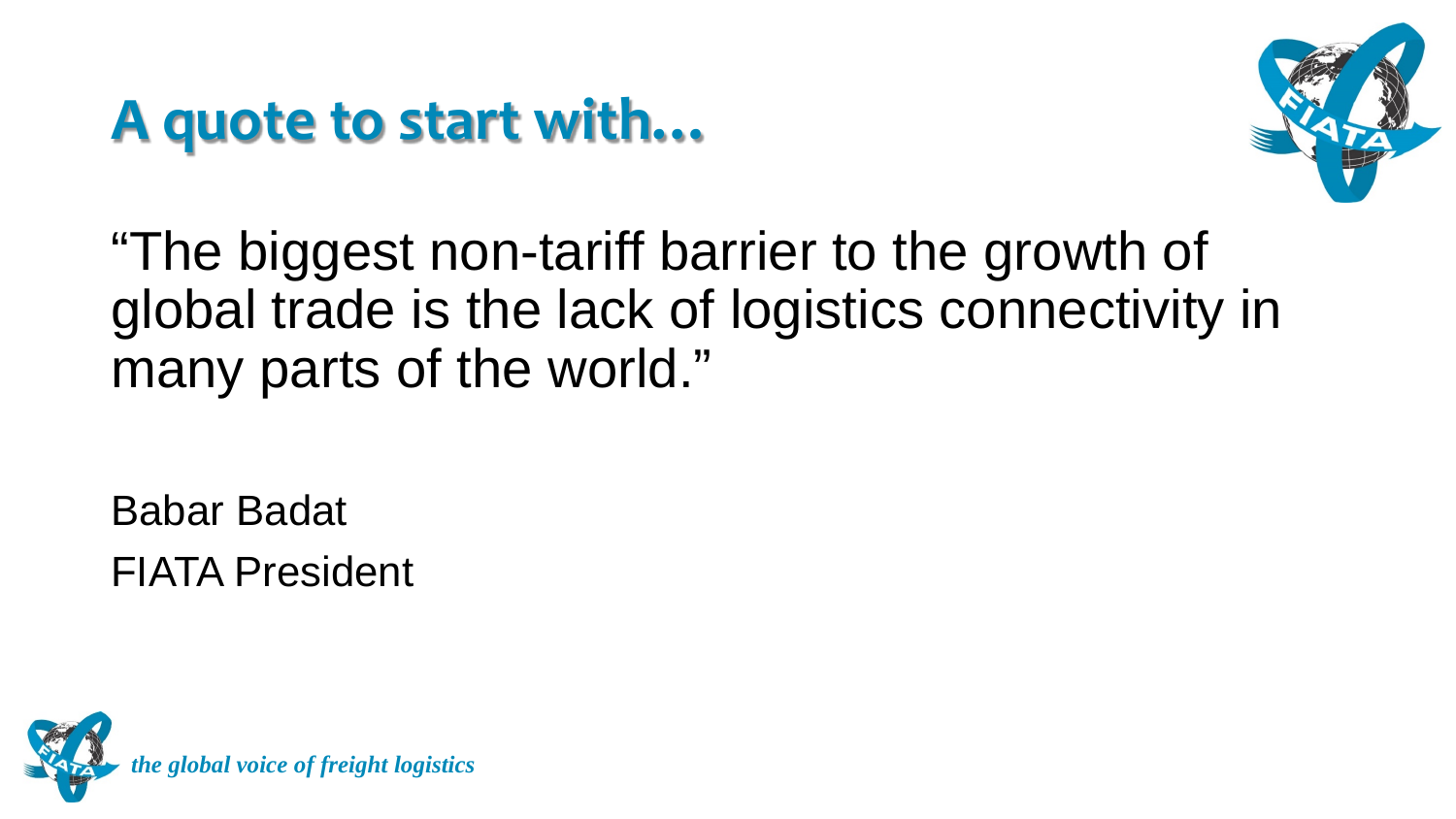# **MSMEs Missing Export Opportunities**



- According to WTO, direct exports account for only 7.6% of total sales in the manufacturing sector, as compared to 14.1% by large manufacturing businesses.
- In developed countries, businesses with under 250 employees represent 78% of exporters, but just 34% of exports on average.

#### **=> Huge still unused potential for MSMEs**

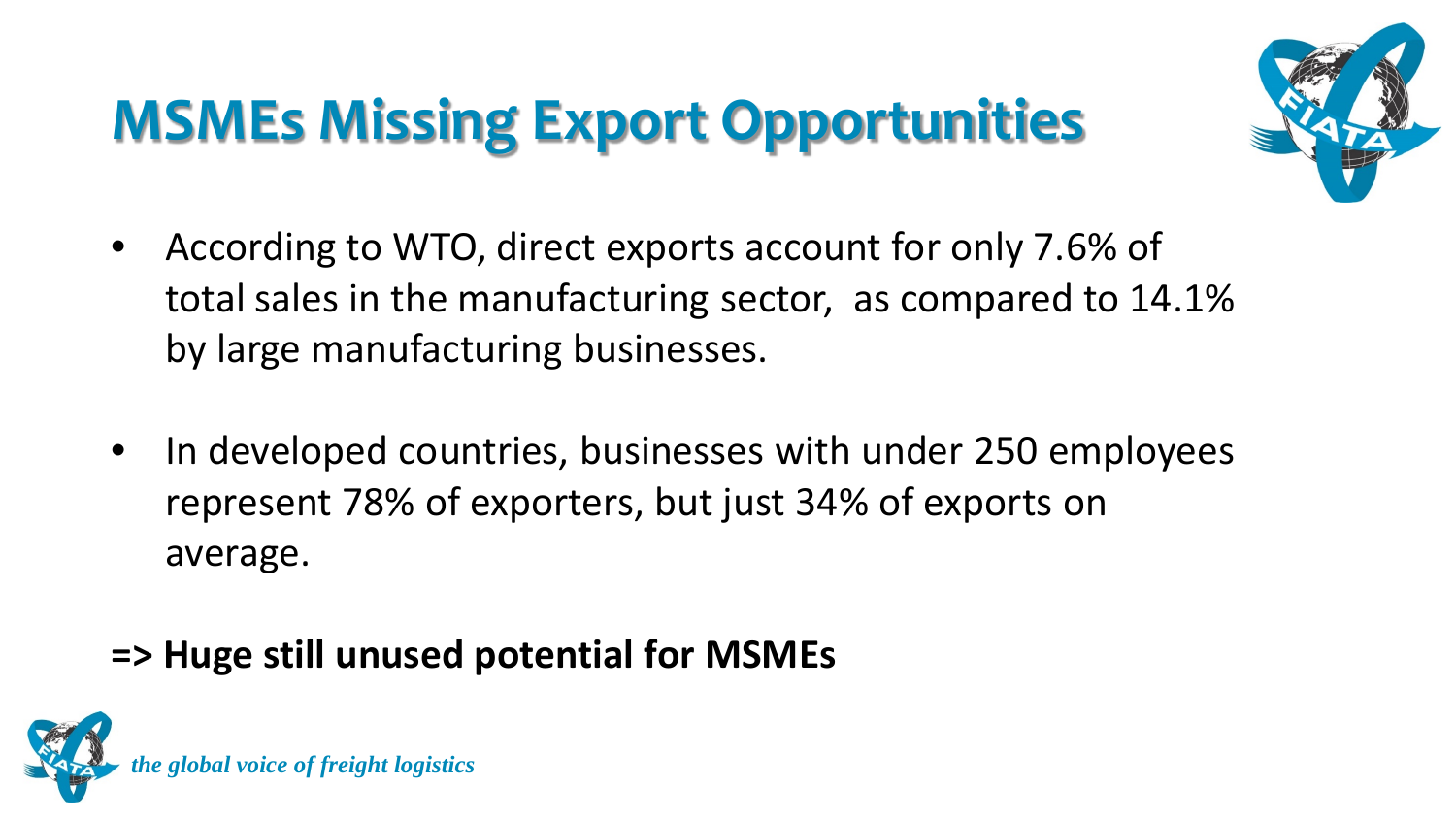## **Infrastructure and Resources**



- MSME's often do not have the resources, nor the ability to absorb risk, nor the necessary expertise and experience to engage in the export market.
- Developing countries generally have to cope with deficits of infrastructure (e. g. power generation, road networks, security and communications).
- Infrastructure is important for all businesses, but it is most critical for small enterprises. Large businesses have the financial means to arrange their own power generation and to bridge infrastructure gaps.
- Small businesses do not have enough resources to overcome infrastructural deficits on their own. Therefore when infrastructure deteriorates, the small businesses are on the farthest most losing end.

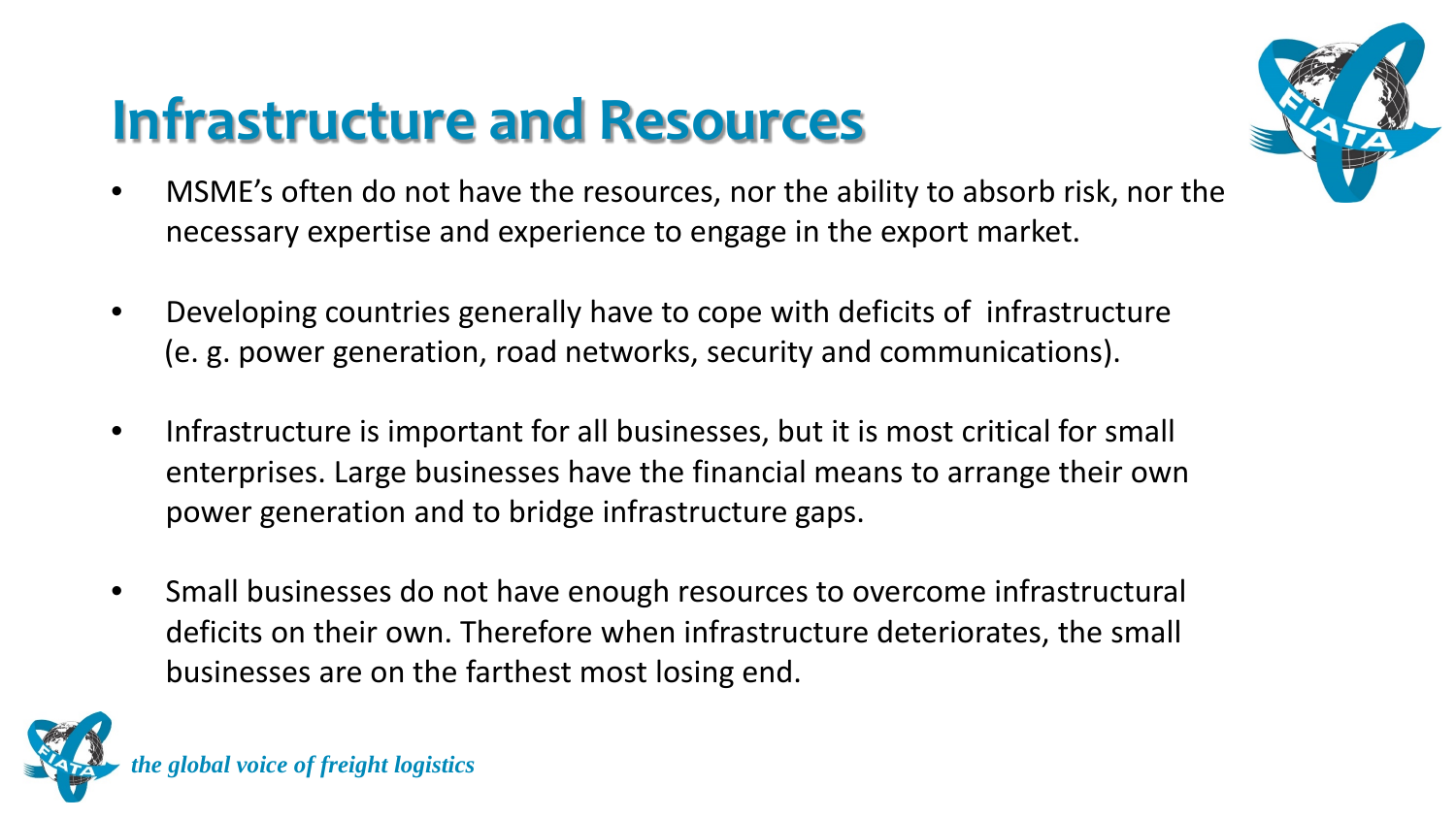# **Trade Finance - Letter of Credit Example**

- Globally, 58% of trade finance requests by MSMEs are rejected, against just 10% for multinational companies.
- SMEs in Asia and the Pacific are highly dependent on letters of credit (L/Cs), the most secure instrument, with 76% of all L/Cs originating in the region.
- A recent paper on L/C usage by traders in the United States (US) points out that Asia and the Pacific receives 11% of US exports, but requires 20% of its trade finance share.
- When a proposal for trade finance is rejected to a SME, only 55% of firms reported re-submitting a proposal, 28% report being self-rationed (that is, an alternative is found, but it is too costly) and 19% report using an informal provider.
- Without trade financing, MSMEs cannot work with logisticians such as FIATA members to export their products and therefore are limited in their growth potential.



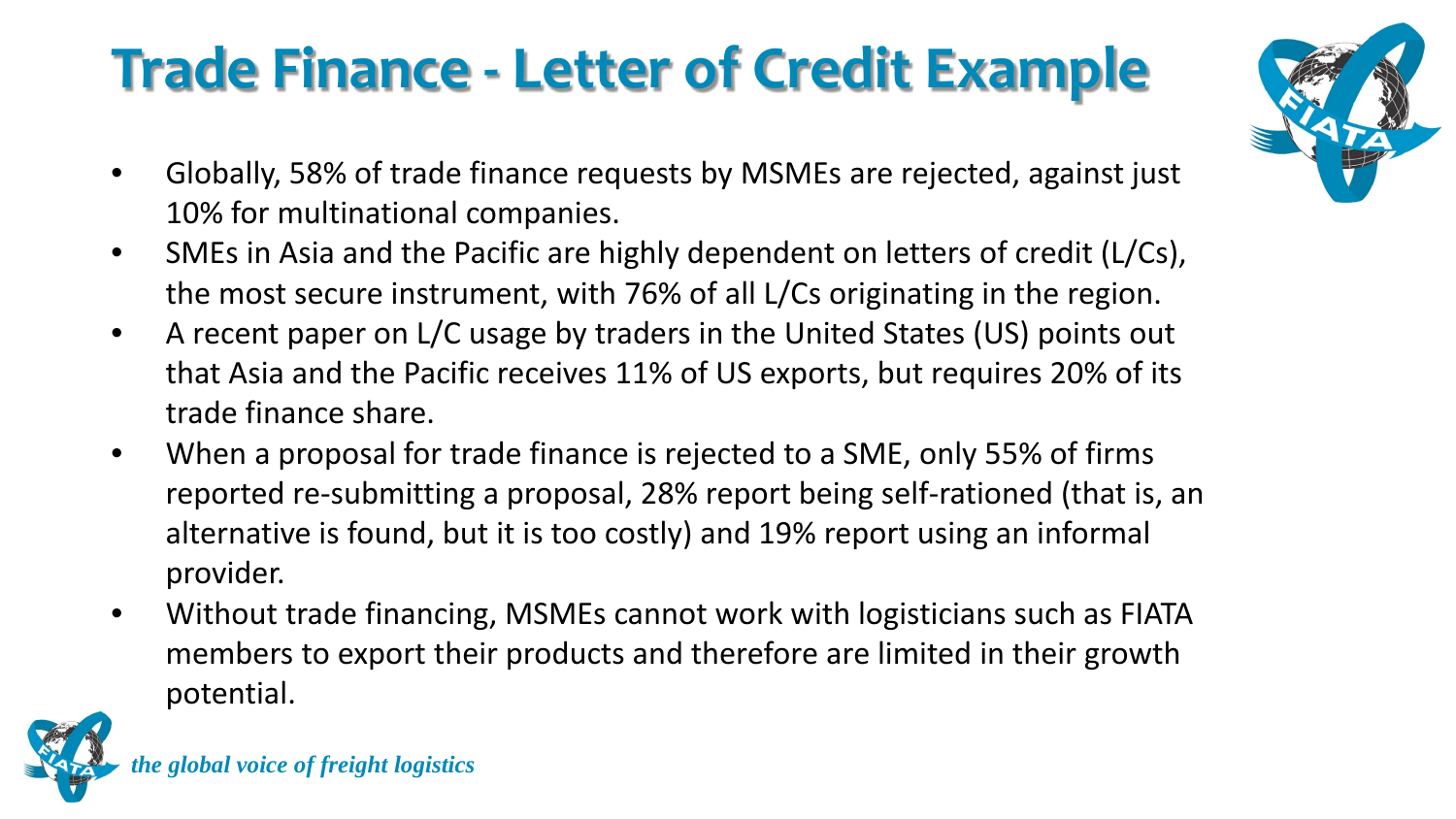# **Fixed Costs – Difficulties from MSMEs**

- Fixed costs involved with trade can be particularly difficult for MSMEs.
- This includes dealing with standards, costly border procedures, or other nontariff barriers.
- The ITC has found that increases in regulatory burdens hit the revenues of MSMEs twice as hard as larger firms.
- Smaller and less productive firms find it harder to cover fixed costs to comply with standards and regulations. A 10% increase in the frequency of regulatory or procedural trade obstacles encountered, decreases the export value of large firms by 1.6%, and by 3.2% for small firms.
- A more variable approach to costs would allow MSMEs the opportunity to compete the global trade market.

*the global voice of freight logistics*

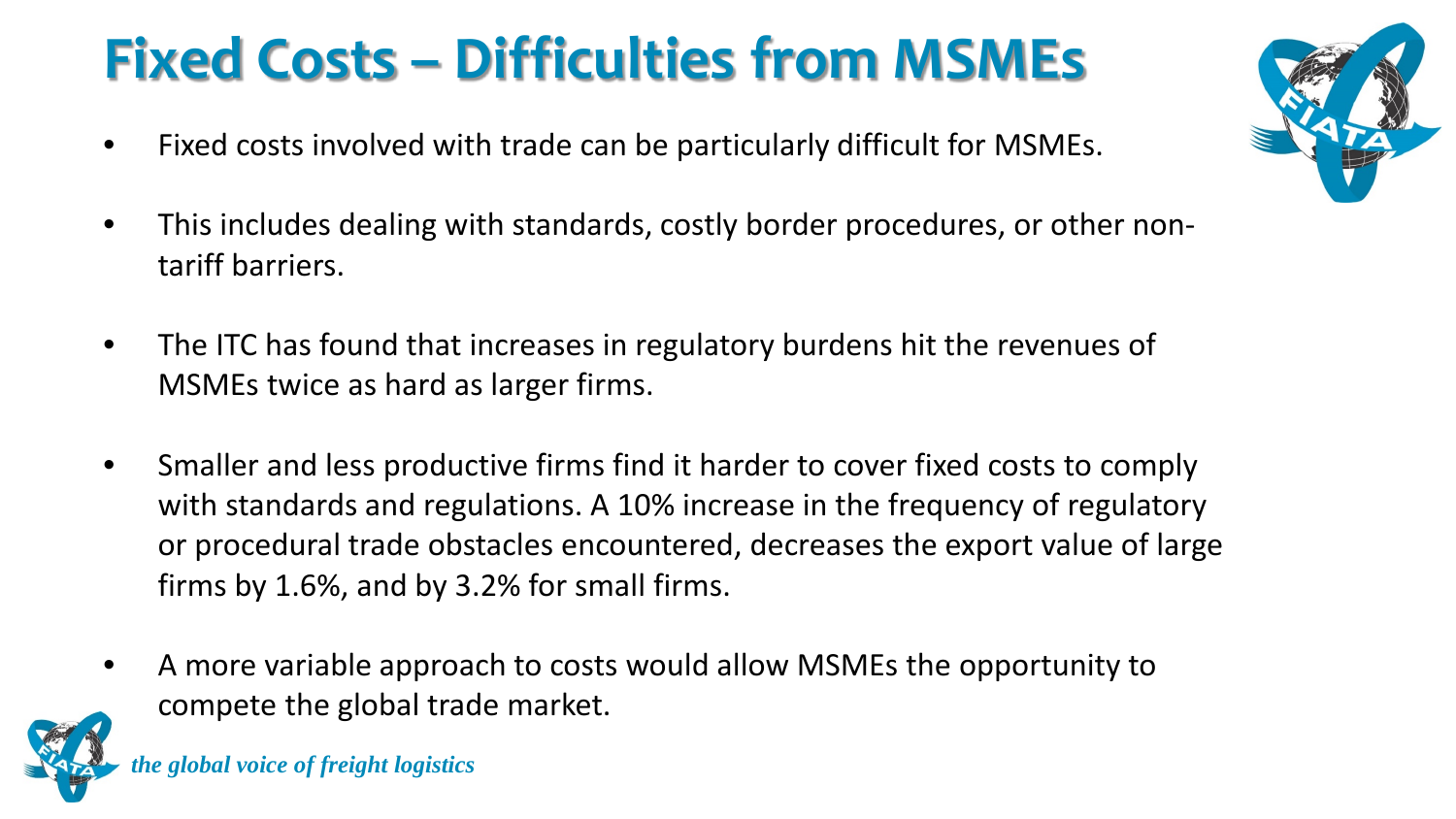# **The Positive Impact of Trade Agreements**



- A key measure to help MSMEs overcome trade barriers are trade agreements.
- One in particular that will impact MSMEs in Africa is the African Continental Free Trade Area (AfCFTA) which has been signed by 44 states and government officials.
- It is estimated that the WTO's Trade Facilitation Agreement (TFA) could lead to an 80% increase in MSME exports in some economies.
- Implementing the Trade Facilitation Agreement to cut trade costs for everyone means also tackling a major barrier for MSMEs to enter global markets.

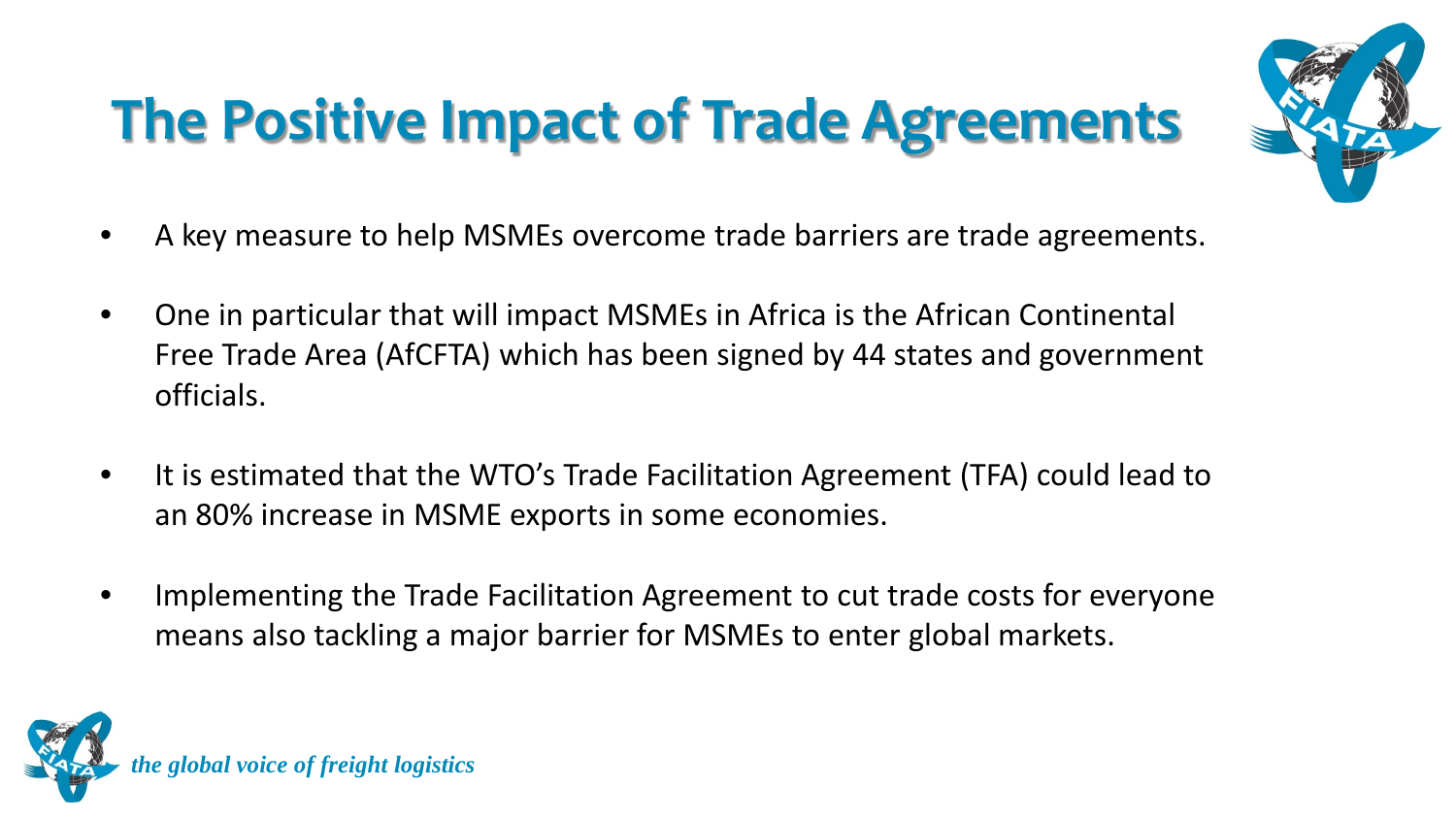

### **Improving Exporting Conditions for MSMEs**

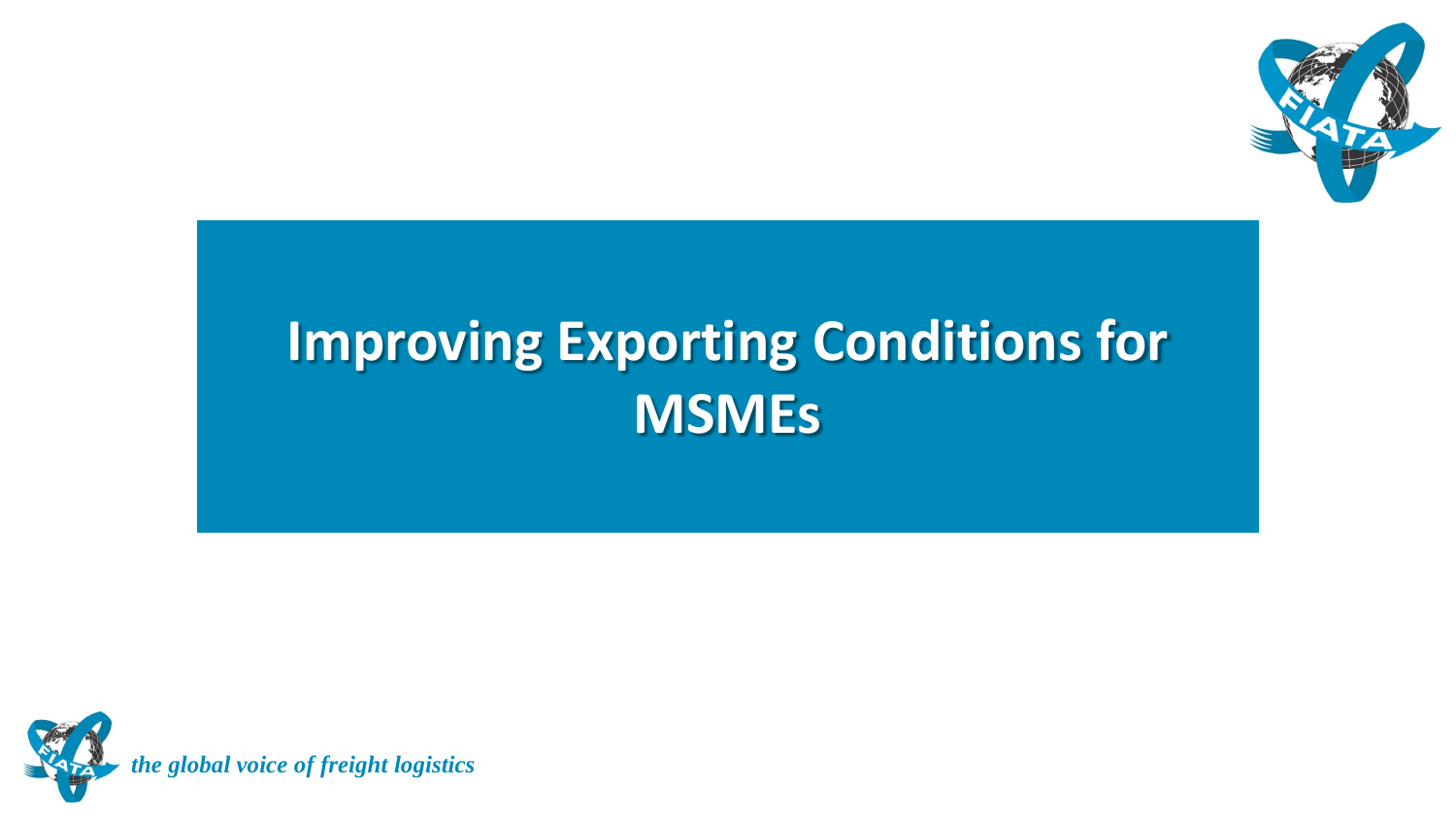# **AEO Programme for MSMEs**

- Among the WTO TFA measures, Sub-Art. 7.7 Authorized Operators (AEOs) and Sub-Art.10.4 Single Windows may require the development of special services for MSMEs to ensure they may fully benefit from their implementation.
- Accredited AEOs can receive trade facilitation perks such as rapid release, reduced documentation and data requirements, as well as fewer physical inspections from customs authorities.
- Governments can create special AEO Programmes for SMEs that require less stringent criteria for SMEs to qualify for AEO status, or access to at least some AEO capabilities.
- FIATA and its members could help with the burden of identifying those SMEs shippers which could fit the profile of an AEO special services applicant in order to reduce costs and help facilitate customs clearance.



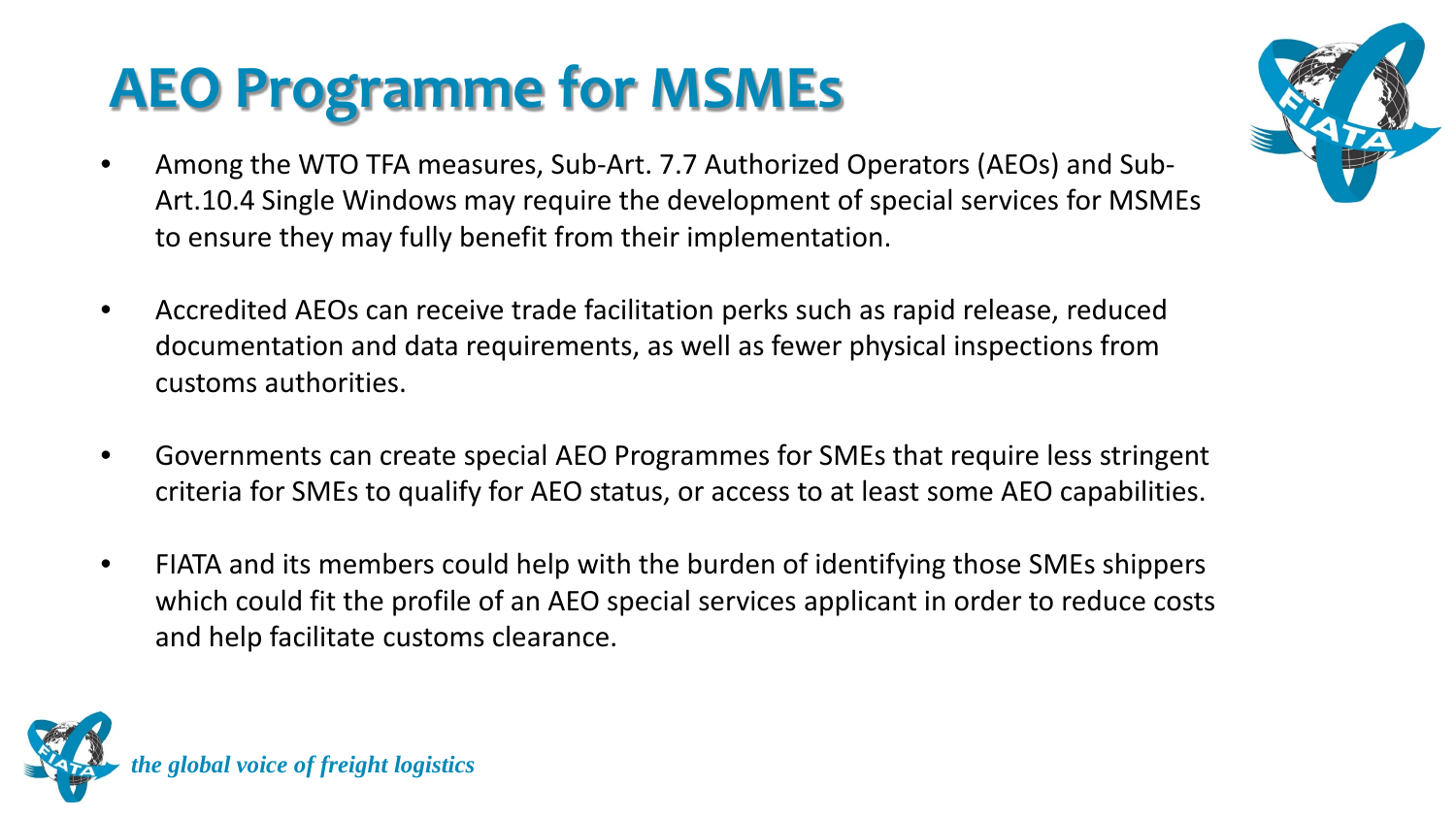# **MSME support for Single Windows**

- Special attention needs to be given to making the single windows accessible by SMEs, e.g., by providing technical consultation and training services to SMEs on registering and using the facility.
- Singapore's Single Window TradeNet System, which offers a single integrated permit processing system between government agencies, also provides free services for SMEs, including document service centers where documents can be prepared and submitted on behalf of the SME for a nominal fee.
- FIATA has worked with UNCEFACT on recommendation 33 through 35 to help advise member states on the creation of Single Windows that would ensure reduced costs and facilitated clearance which could increase the likely of MSMEs trade.
- FIATA encourages states to implement Single Window solutions promoting filing systems that minimise the frequency of data transfers, thus creating a large, transparent and secure eCommerce community.

*the global voice of freight logistics*

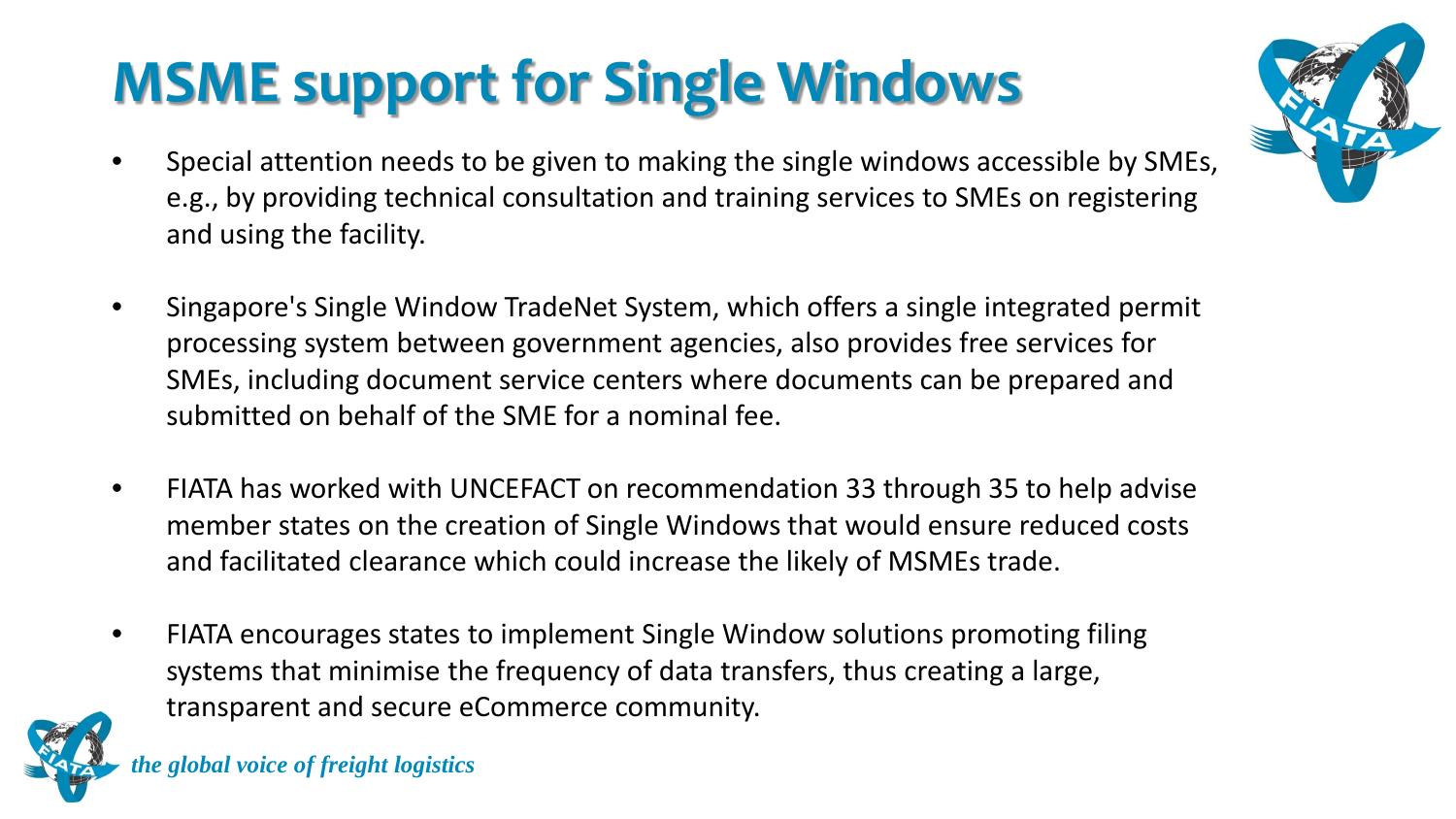# **Reduced and Expedited Shipments**



- Keeping in mind the smaller goods shipments of MSMEs in contrast to larger firms, governments should lessen or waive superfluous fees, inspection procedures and paperwork for MSMEs that satisfy a minimum shipment value or volume criteria, aimed at giving preference to the expedition of MSME shipments in particular.
- This could save customs authorities and traders time, money, and paperwork, by giving up smaller value duties incomes that are not worth the effort they cost to collect, in favor of cost savings from improved clearance times.
- Many nations have set de minimis level however they vary greatly country by country.
- FIATA has advocated in previous positions to harmonize the de minimis level within region finding a common value increase at the minimum intra-regional trade with the hopes to expand further into neighboring countries.

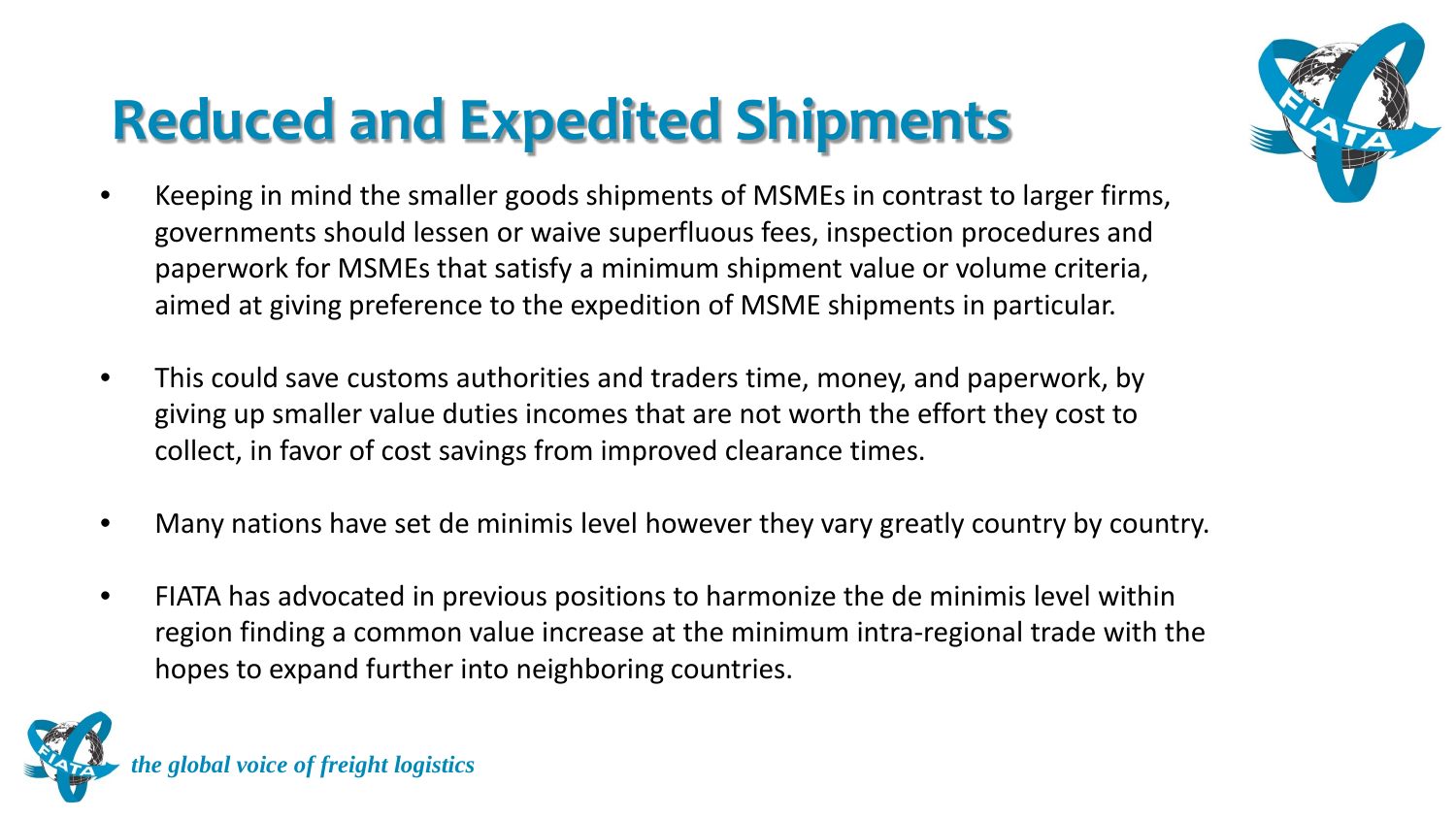# **National Committees on Trade Facilitation (NCTFs) and MSMEs**



- SMEs are often less well-coordinated and usually have the smallest voice when it comes to advocating for favorable laws and regulations. Ideally, SMEs should be well represented and made key members of NCTFs.
- Policies should be crafted to ensure that SME associations are appropriately organized, informed [or educated] and represented and able to participate in public fora for customs issues.
- Feeling the same burden in the freight forwarding industry being fragmented and having an abundance of MSME members, FIATA has offered to assist NCTFs during the TFA process through our national Association which can consolidate the voice of the MSME and communicate it effectively.

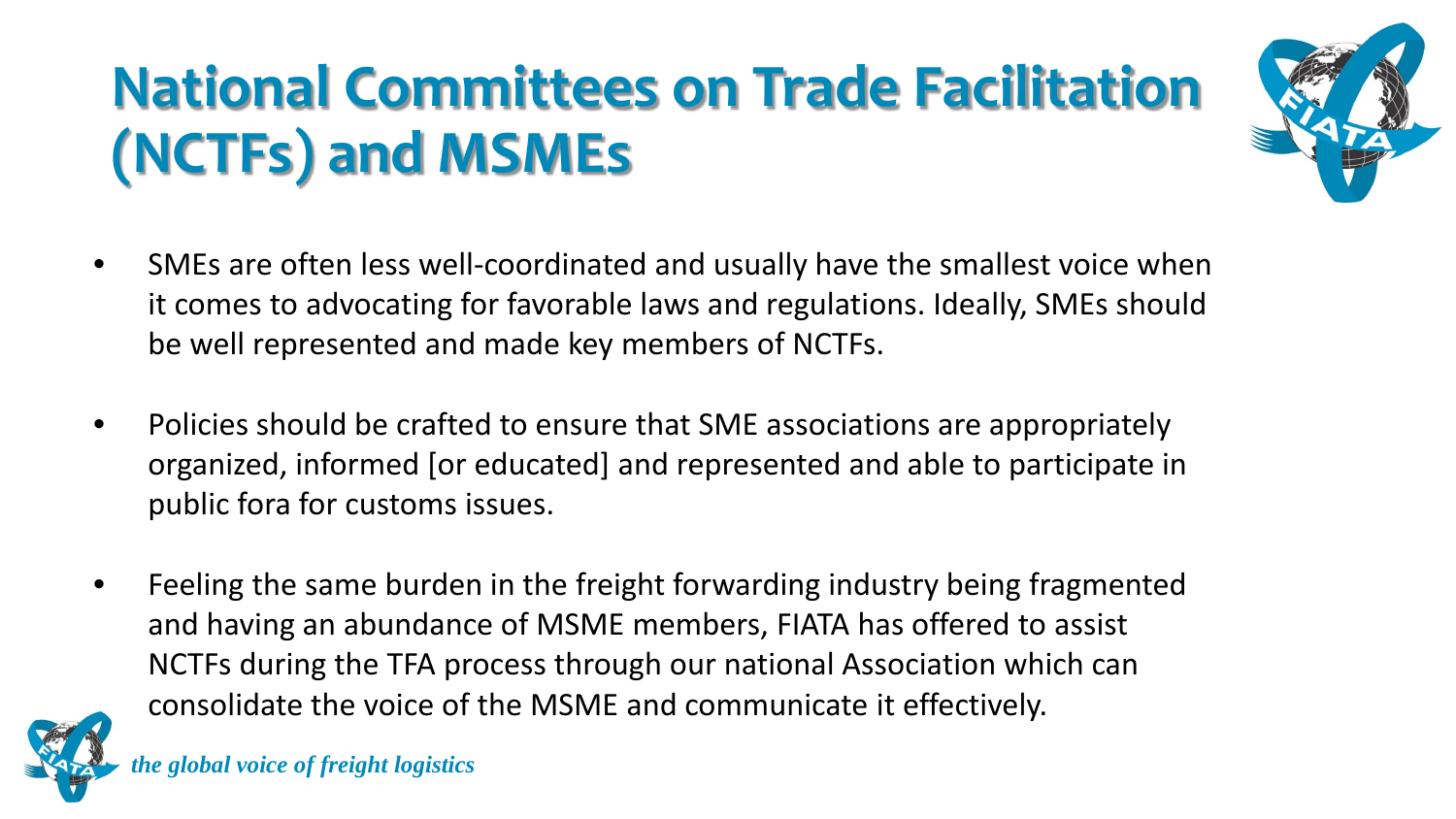# **Digital Tools MSME Potential**



- Digital tools could lower export costs of an average MSME by as much as 82 % and reduce time involved in exporting for MSMEs by up to 29 %.
- Privacy and data protection will also be vital to give customers confidence and MSMEs need to be informed and up to date on these policies to communicate them.
- Local economies need to remove barriers to cross-border trade in terms of data sharing. eCommerce requires customer data to constantly change hands between stakeholders in the supply chain with logistics providers bearing greater risks from the lack of transparency and visibility.

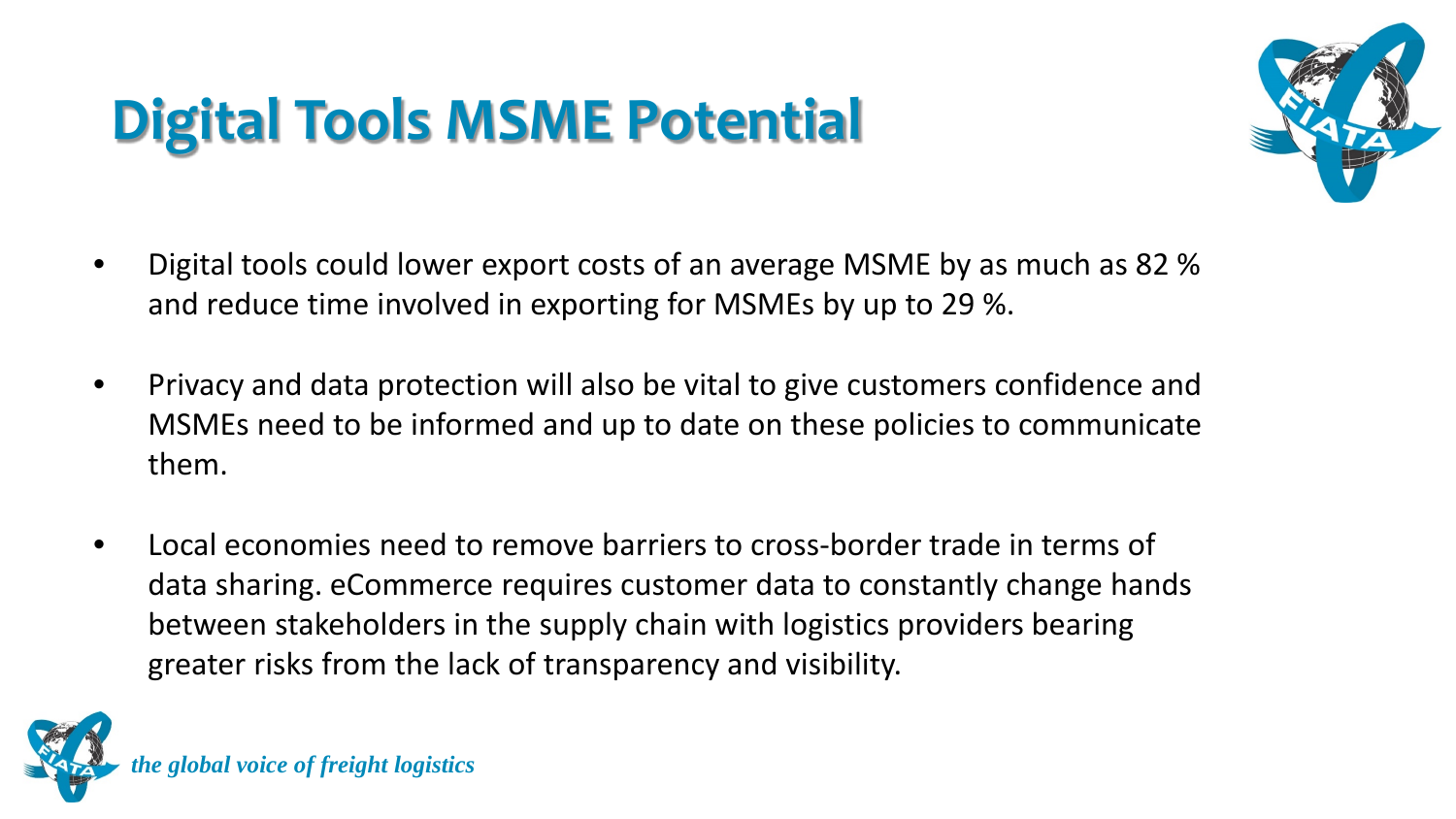# **How National Governments Can Help**

- National governments can consider launching their own platforms. The Indian Ministry of Commerce & Industry and the Federation of Indian Export Organisations (FIEO) launched the FIEO GlobalLinker- a digital platform for MSME exporters to digitise their businesses and join a global community of growing businesses in New Delhi. FIEO is available free of cost and it offers exporters a range of features and benefits like:
- State can launch capacity building workshop to raise awareness of the potential for exporting to MSMEs and advise them on the challenges and steps to undertake.
- Countries that accept TFA Plus commitments for low value shipments could have preferred access to trade-related capacity building programs, such as UNCTAD's e-Trade for All, and those of the Global Alliance for Trade Facilitation, the WTO Aid for Trade initiative as well as sovereign donor agency assistance.
- This assistance could also include capacity building programs for MSMEs looking to expand their business through e-commerce.

*the global voice of freight logistics*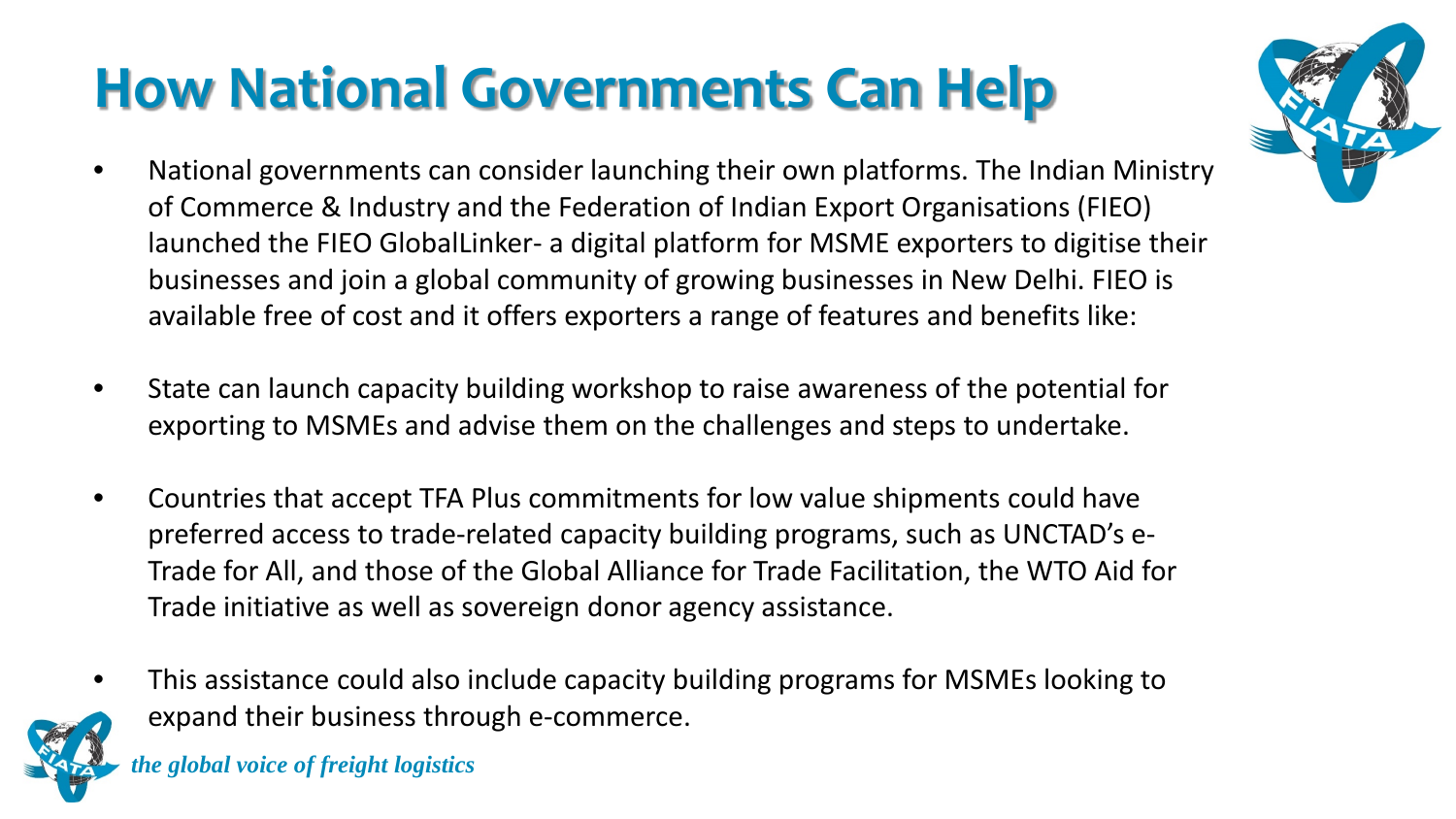# **Tips for MSMEs**



- **Prepare seriously for market entry:** In order to be prepared for any trade barriers in a target market, SMEs should get to grips with their target market at an early stage and have a market analysis carried out. Only those who thoroughly clarify the framework conditions are less likely to encounter any surprises when entering the market.
- **Make the most of free trade agreements:** The newer kinds of free trade agreements in particular aim to dismantle not only tariffs but also non-tariff trade barriers. Be aware of them and focus on key markets where it is easier to export product.
- **Seek professional support:** Experience shows that going it alone significantly increases the risk of an export project. Seek the expertise of a logistics

*the global voice of freight logistics*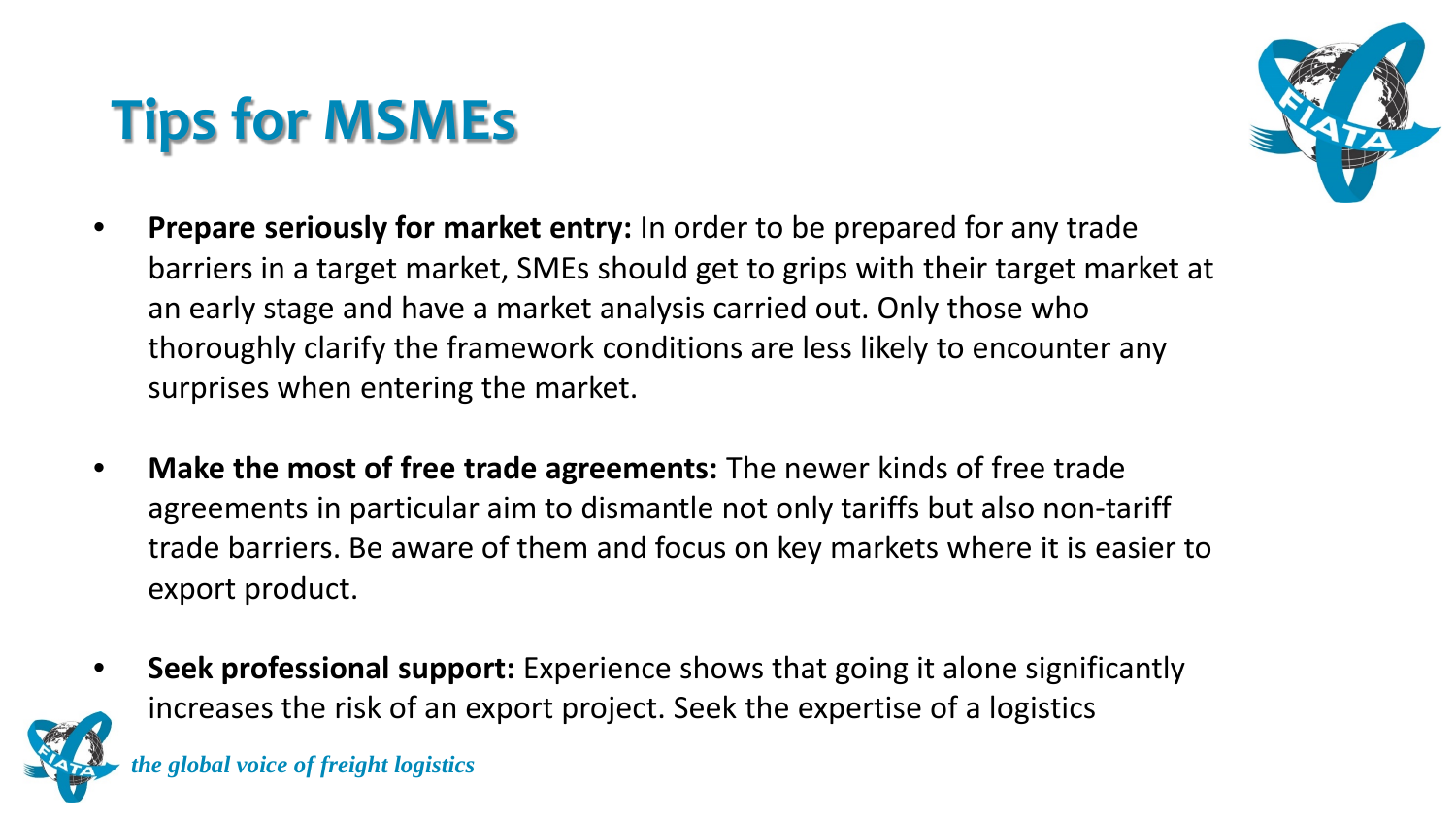

#### **Enhanced Partnerships Matter**

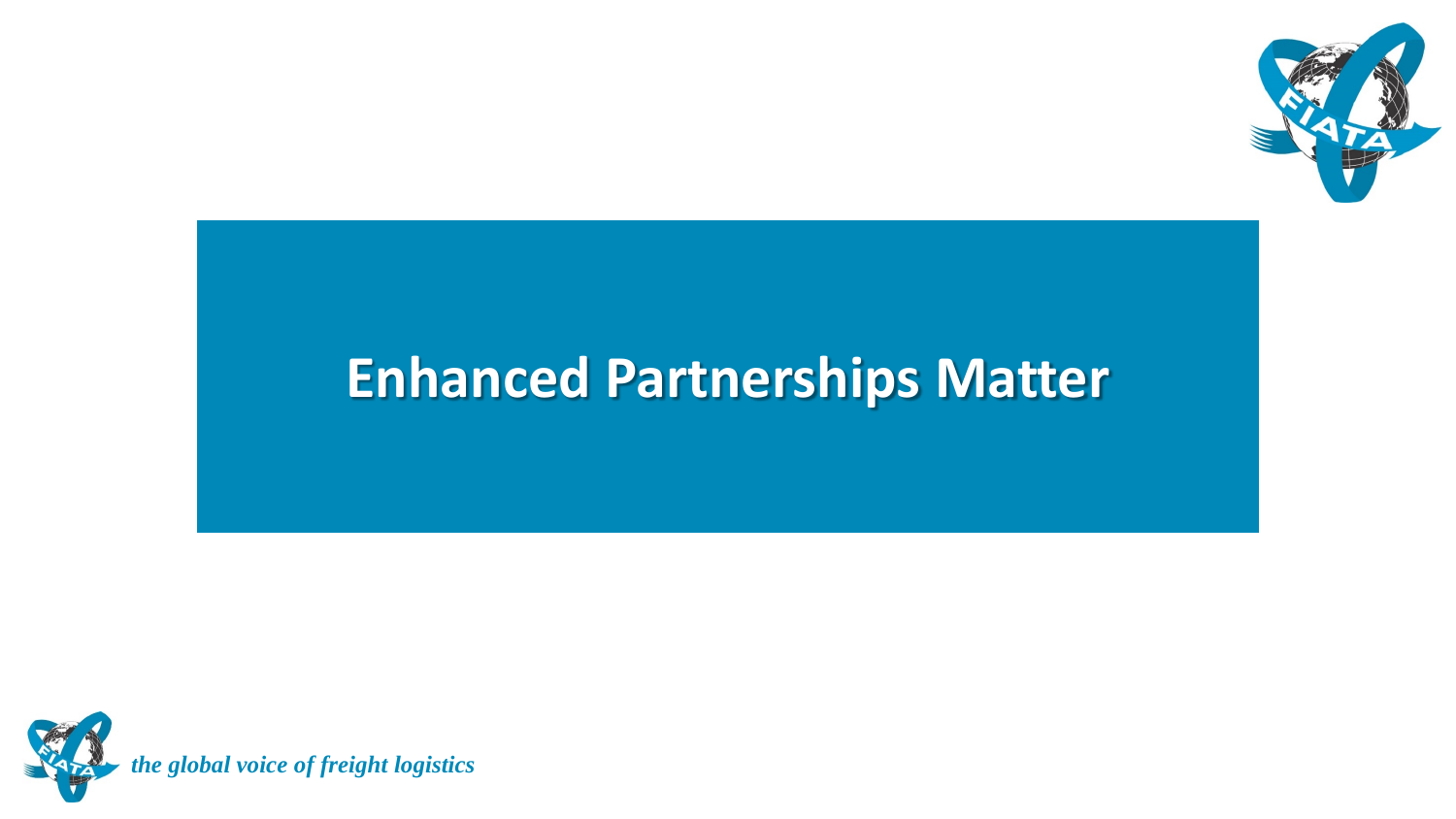# **A Collaborative Approach**



- International standardization bodies recognize the crucial role of trade associations in improving the situation for SMEs. Some trade associations like FIATA are very active in supporting their members in the field of standardization.
- On that basis, the trade association can identify a range of available solutions, in close cooperation with the relevant standardization body.
- We encourage closer collaboration with the private sector on initiatives that would positively influence global trade.
- FIATA is ready to do our part and contribute.